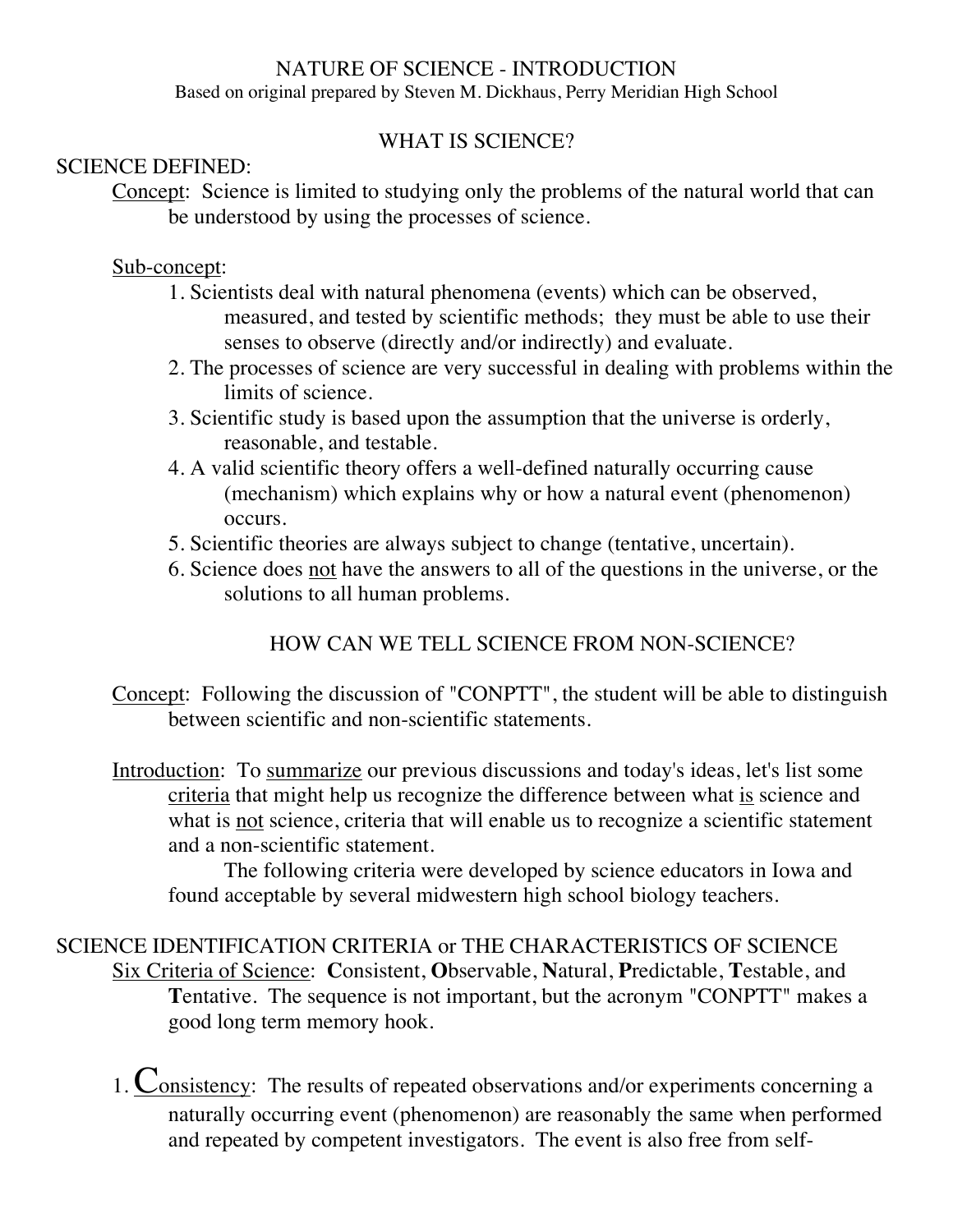contradiction: it is consistent in its applications. The weight of the evidence is also compatible with well established observations and limits.

- REALITY CHECK #1: which of the following is a scientific statement, and which one is not a scientific statement?
	- 1. Green plants will grow towards a light source.
	- 2. Walking under a ladder will cause bad luck.
	- Using the idea of "Consistency", how can we determine which statement above is a scientific one?
- 2.  $\mathbf{Q}_{\text{bservability}}$ : The event under study, or evidence of the occurrence of the event, can be observed and explained. The observations are limited to the basic human senses or to extensions of the senses by such things as electron microscopes, Geiger counters, etc. If the phenomenon cannot be reproduced through controlled conditions, natural evidence of the event's occurrence must be available for investigation.
	- REALITY CHECK #2: which of the following is a scientific statement, and which one is not a scientific statement?
		- 1. Some plants eat meat.
		- 2. Extraterrestrial beings have visited Earth.
		- Using the idea of "Observability", how can we determine which statement above is a scientific one?
- 3. Natural: A natural cause (mechanism) must be used to explain why or how the naturally occurring event happens. Scientists may not use supernatural explanations as to why or how naturally occurring events happen because reference to the supernatural is outside of the realm of science. Scientists cannot conduct controlled experiments in which they have designed the intervention of a supreme being into the test.
	- REALITY CHECK #3: which of the following is a scientific statement, and which one is not a scientific statement?
		- 1. Green plants convert sunlight into energy.
		- 2. With a rod, Moses parted the sea so his people could cross to the other side..

Using the idea of "Natural", how can we determine which statement above is a scientific one?

4. Predictability: The natural cause (mechanism) of the naturally occurring event can be used to make specific predictions. Each prediction can be tested to determine if the prediction is true of false.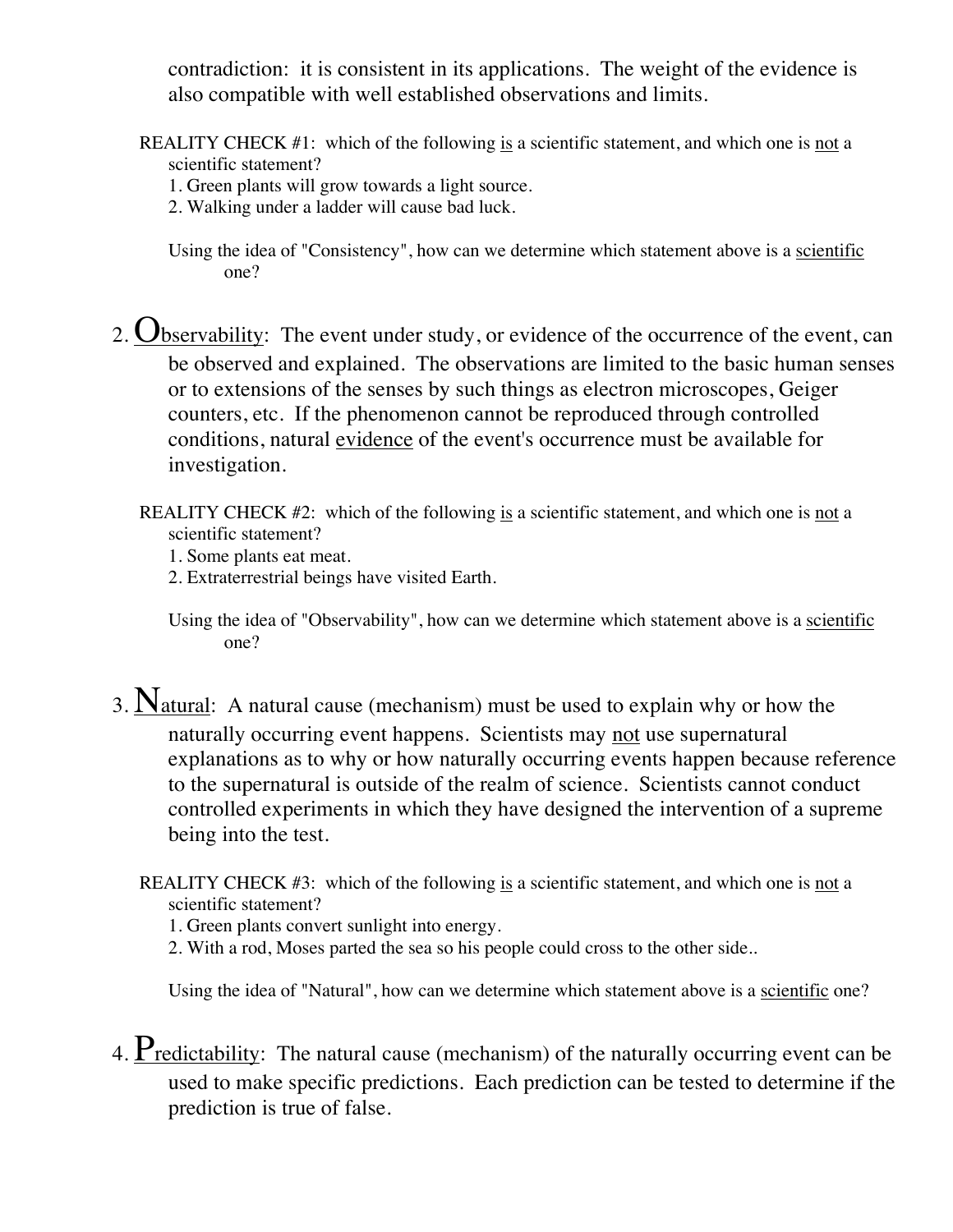- REALITY CHECK #4: which of the following is a scientific statement, and which one is not a scientific statement?
	- 1. Without sunlight (or comparable artificial light), green plants will die.
	- 2. If you are a "Scorpio", your horoscope for today is "You'll be saying 'I feel rich !' Lunar position highlights back pay, refunds, correction of accounting error."

Using the idea of "Predictability", how can we determine which statement above is a scientific one?

- 5. Testability: The natural cause (mechanism) of the naturally occurring event must be testable through the processes of science, controlled experimentation being only one of these. Reference to supernatural events or causes are not relevant tests.
	- REALITY CHECK #5: which of the following is a scientific statement, and which one is not a scientific statement?
		- 1. The Bermuda Triangle causes ships and planes to sink and disappear.
		- 2. Life comes from life and cannot come from non-life.

Using the idea of "Testability", how can we determine which statement above is a scientific one?

- 6.  $T_{entatives}$ : Scientific theories are subject to revision and correction, even to the point of the theory being proven wrong. Scientific theories have been modified and will continue to be modified to consistently explain observations of naturally occurring events.
	- REALITY CHECK #6: which of the following is a scientific statement, and which one is not a scientific statement?
		- 1. The number of human chromosomes was once "known" to be 48, but is now considered to be 46.
		- 2. Living things were once grouped into 2 major groups, then 3, then 4, and now 5, because the criteria used for classifying living things have changed.
		- 3. We know that the world began about 6000 years ago, and nothing will change that.
		- 4. At one time, it was thought the heart pumped blood out of a large container as an "open system", but now it is known that blood "circulates" in a closed system.
		- Using the idea of "Tentativeness", how can we determine which statement above is a scientific one?

#### WHAT IS "EMERGING SCIENCE"?

Emerging Science Defined: Emerging science (or "protoscience") may be defined as a "near science". A protoscience tends to conform to most of the CONPTT criteria but typically falls short in one or more of the criteria. A protoscience differs from a science in that consistent observations and predictions may be limited by knowledge and/or technology.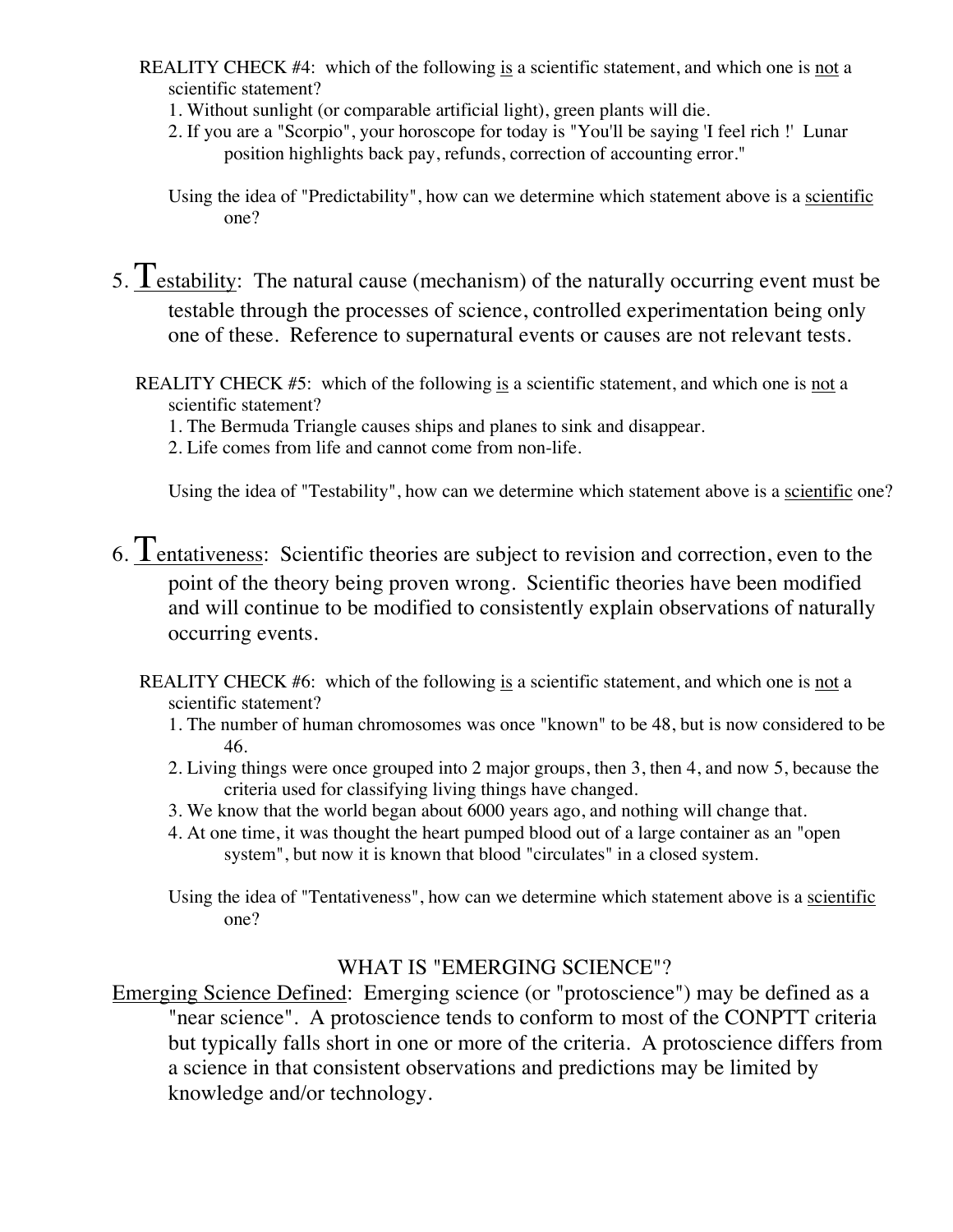For example, let's look at parapsychology. This includes such phenomena as clairvoyance, precognition, and psychokinesis. Scientists generally consider parapsychology a pseudoscience because its phenomena conflict with known physical laws. However, at least one member of the parapsychology family, mental telepathy (thought transmission directly from one brain to another), might be worthy of scientific consideration. Mental telepathy, then, could be considered as a "protoscience".

NOTE: See Arthur Strahler, Science and Earth History (1987), page 55 regarding mental telepathy as a protoscience; pages 46-47 for more information about extraterrestrial visitors; and pages 47-49 for more information about UFOs and UFOlogy.

### WHAT IS "NON-SCIENCE"?

Non-Science Defined: Non-science may be defined as an area of knowledge which does not meet the criteria of science (CONPTT). Non-science topic areas may be very logical and based on good reasoning, but simply do not fall within the realm of science. They would include any belief system, e.g., religious beliefs, philosophy, personal opinions or attitudes, a sense of esthetics, or ethics.

#### WHAT IS "FALSE SCIENCE"?

False Science Defined: False science ("pseudoscience") may be defined as a non-science which is portrayed and advertised as a legitimate science by its followers and supporters. Good examples of a pseudoscience would include "astrology" (as presented by some of its supporters), and "creation science". (See Strahler, page 525).

### SUMMARY

Science is a limited discipline that studies only naturally occurring events, while offering natural explanations for the phenomenon under study. The data must be consistent, observable, predictable, and testable, while any conclusions or theories must be tentative.

[Distribute "The Nature of Science - CONPTT" grid

CAUTION NOTE TO TEACHER: Attempting to disqualify one statement as nonscientific on the basis of one CONPTT characteristic may not be possible. Reviewing each CONPTT criterion individually may confuse the students more and they may fail to see that it is all of the criteria that must be satisfied for a statement to be validated as scientific.

After the quick attempt to create awareness for all six criteria, it might prove more helpful to return to one of the statements classified as non-scientific, and attempt to qualify it as a scientific or non-scientific statement using the entire set of CONPTT criteria.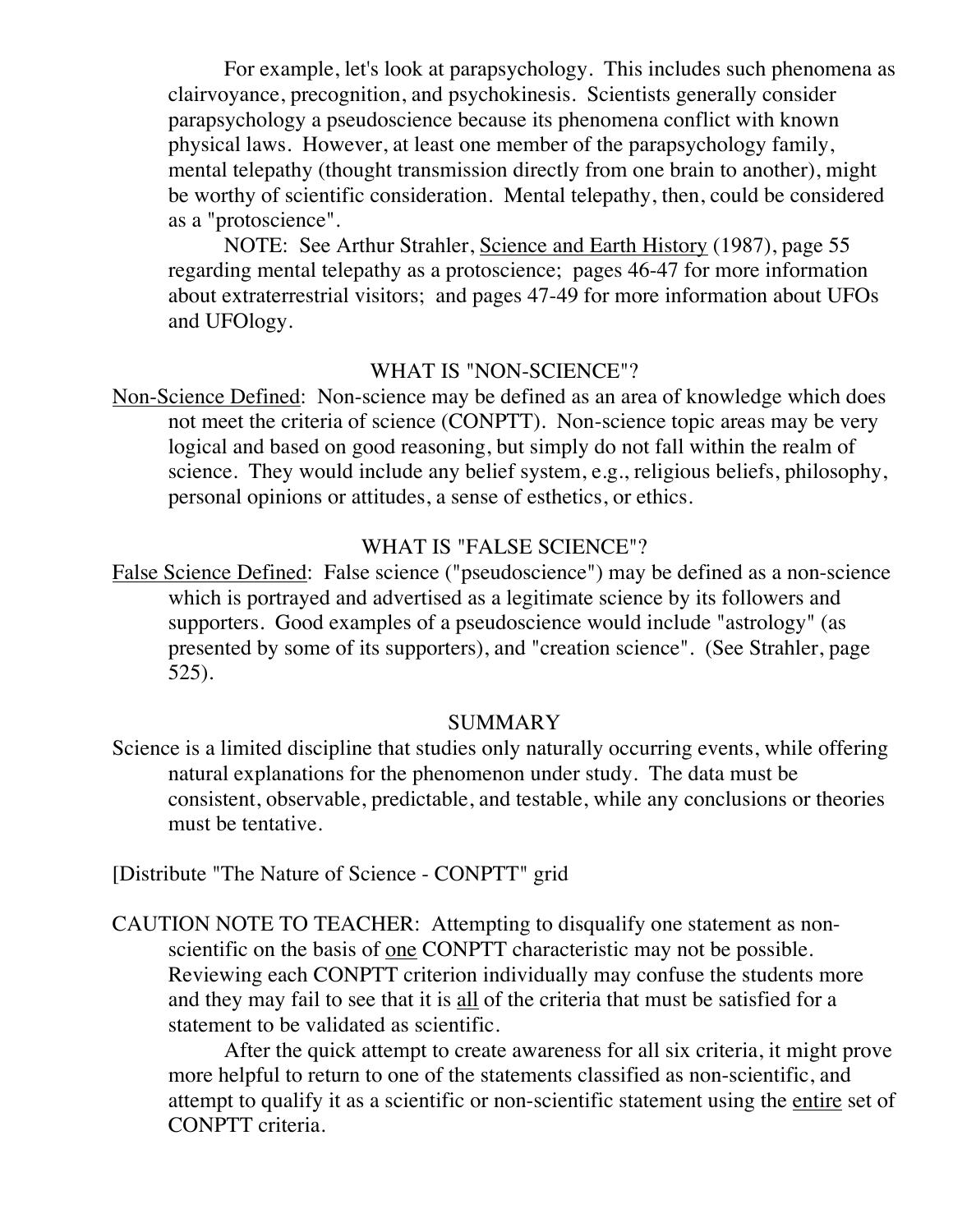## THE NATURE OF SCIENCE -- "CONPTT" GRID IS IT REALLY SCIENCE? Prepared by Iowa Science Educators

|                    | <b>WITHIN</b>                             | <b>OUTSIDE</b>                            |
|--------------------|-------------------------------------------|-------------------------------------------|
| <b>CRITERIA</b>    | THE REALM OF SCIENCE                      | THE REALM OF SCIENCE                      |
| <b>CONSISTENT</b>  | Experimental results and observations are | Experimental results and observations are |
|                    | the same.                                 | NOT the same                              |
| <b>OBSERVABLE</b>  | The phenomenon (event) or evidence for    | The phenomenon (event) or evidence for    |
|                    | the event can be observed by the          | the event can NOT be observed by the      |
|                    | human senses or by extensions of those    | human senses or by extensions of those    |
|                    | senses.                                   | senses.                                   |
| <b>NATURAL</b>     | A natural cause or naturally occurring    | A natural cause or naturally occurring    |
|                    | mechanism is used to explain how or       | mechanism CANNOT be, or IS NOT            |
|                    | why an event happens.                     | used to explain how or why an event       |
|                    |                                           | happens.                                  |
| <b>PREDICTABLE</b> | Accurate predictions and conclusions are  | Accurate predictions and conclusions are  |
|                    | based on natural causes NOT on            | NOT based on natural causes but           |
|                    | presupposed or assumed information.       | usually on presupposed or assumed         |
|                    |                                           | information.                              |
| <b>TESTABLE</b>    | Controlled experiments can be designed to | Controlled experiments CANNOT be          |
|                    | test the natural cause of the event       | designed to test the natural cause of the |
|                    | (phenomenon).                             | event (phenomenon).                       |
| <b>TENTATIVE</b>   | Explanations (laws, theories, hypotheses) | Explanations of the cause of the event in |
|                    | of the cause (mechanism) for the event    | question are NOT subject to change.       |
|                    | are subject to change as evidence         |                                           |
|                    | shows the need.                           |                                           |

## STUDENT ACTIVITY IS IT SCIENCE? IS IT A SCIENTIFIC STATEMENT?

During the quick review of the six criteria that determine whether something is science or not science, or whether a statement is scientific or not scientific, only one criterion was applied to each statement. To qualify as science or as a scientific statement, all six criteria must be used and all must be satisfied. Remember: If most but not all are satisfied, then one may have identified a protoscience. If none are satisfied, then one may have identified a non-science or a pseudoscience.

Take one of the statements made in class, or you may find another one on your own, and qualify it as scientific or non-scientific, based on the six CONPTT criteria. You may wish to use the THE NATURE OF SCIENCE -- "CONPTT" GRID -- IS IT REALLY SCIENCE? for reference (above). Do this assignment on the special worksheet provided.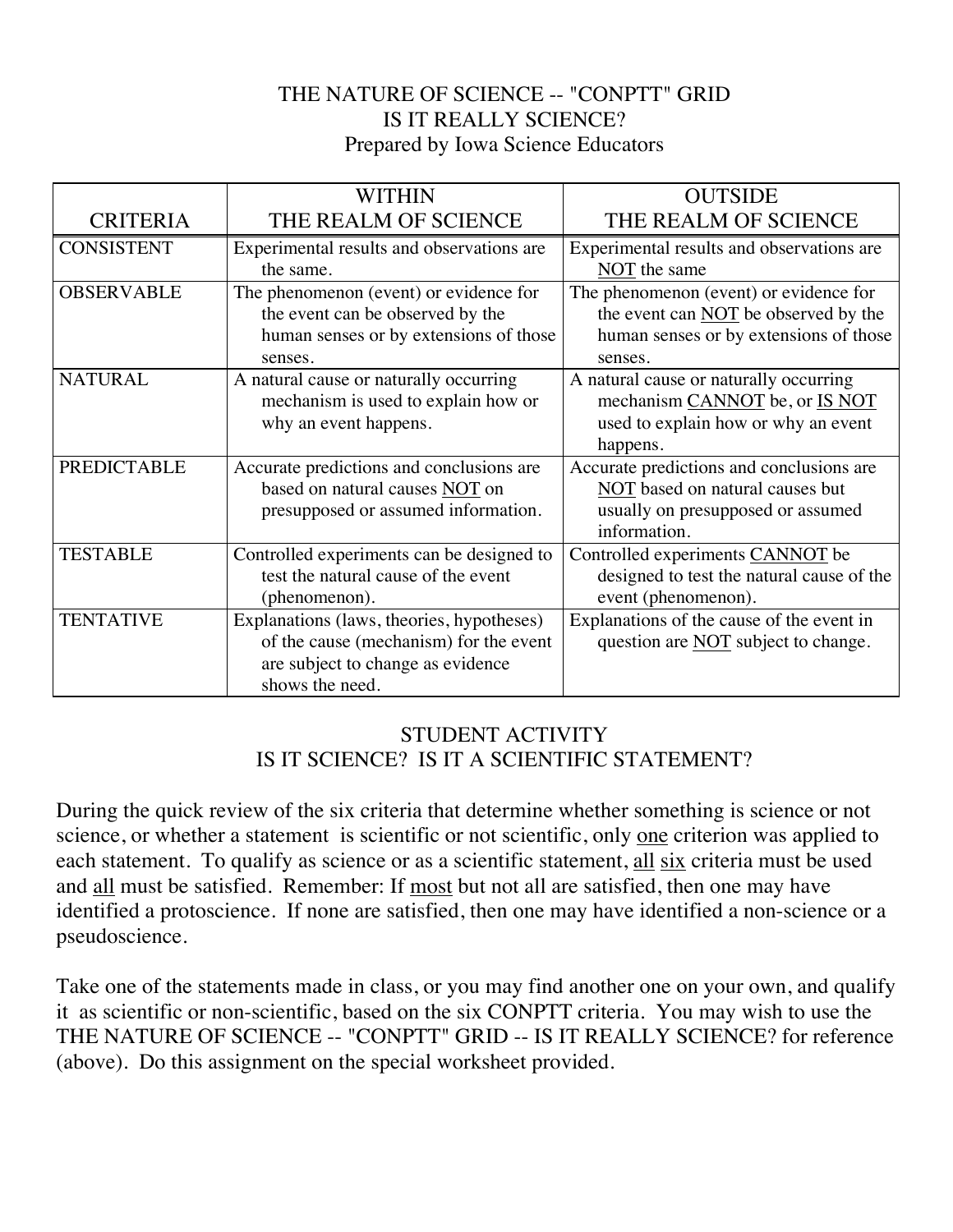### WORKSHEET: IS IT SCIENCE? IS IT A SCIENTIFIC STATEMENT?

STATEMENT: (Write down the statement you wish to qualify as being scientific or nonscientific):

\_\_\_\_\_\_\_\_\_\_\_\_\_\_\_\_\_\_\_\_\_\_\_\_\_\_\_\_\_\_\_\_\_\_\_\_\_\_\_\_\_\_\_\_\_\_\_\_\_\_\_\_\_\_\_\_\_\_\_\_\_\_\_\_\_\_\_\_\_\_\_\_\_\_\_

\_\_\_\_\_\_\_\_\_\_\_\_\_\_\_\_\_\_\_\_\_\_\_\_\_\_\_\_\_\_\_\_\_\_\_\_\_\_\_\_\_\_\_\_\_\_\_\_\_\_\_\_\_\_\_\_\_\_\_\_\_\_\_\_\_\_\_\_\_\_\_\_\_\_\_

| Before considering the six CONPTT criteria, indicate your opinion: |                    |  |
|--------------------------------------------------------------------|--------------------|--|
| I think this statement is [ ] scientific                           | [ ] non-scientific |  |

INSTRUCTIONS: Using the six CONPTT criteria, and referring to your statement above, EXPLAIN how each criterion is satisfied or not satisfied as science, and indicate whether this places the statement within or outside the realm of science.

|                   | Explain or Demonstrate how each criterion is satisfied or not |  |
|-------------------|---------------------------------------------------------------|--|
| <b>CRITERIA</b>   | satisfied scientifically:                                     |  |
| <b>CONSISTENT</b> |                                                               |  |
|                   |                                                               |  |
|                   |                                                               |  |
|                   |                                                               |  |
|                   |                                                               |  |
|                   | Within<br>Outside the realm of science                        |  |
|                   |                                                               |  |
| <b>JBSERVABLE</b> |                                                               |  |
|                   |                                                               |  |
|                   |                                                               |  |
|                   |                                                               |  |
|                   |                                                               |  |
|                   | Within<br>Outside the realm of science                        |  |
| NATURAL           |                                                               |  |
|                   |                                                               |  |
|                   |                                                               |  |
|                   |                                                               |  |
|                   |                                                               |  |
|                   | Outside the realm of science<br>Within                        |  |